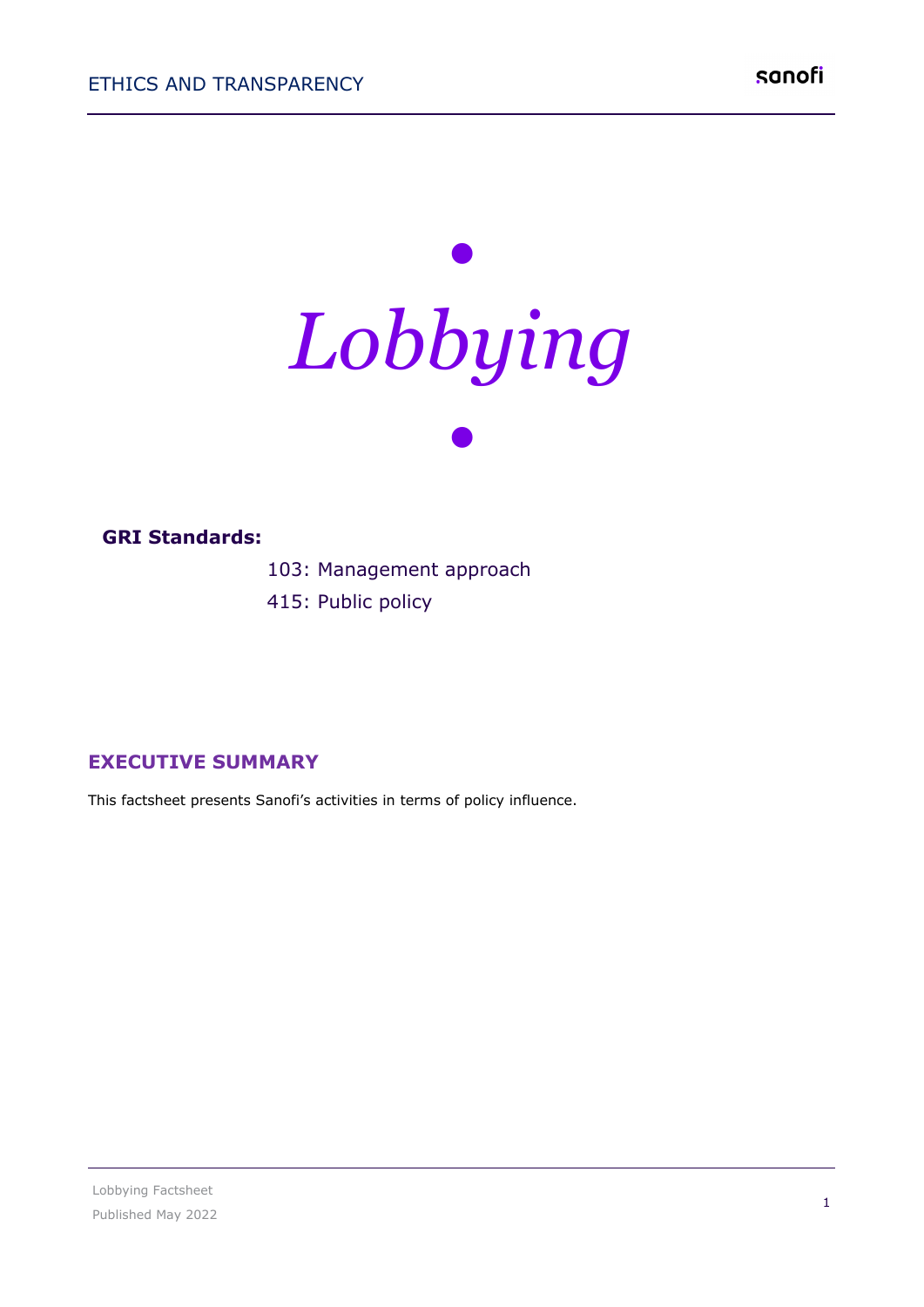# **TABLE OF CONTENTS**

| 4. Financial contributions to European sector organizations |
|-------------------------------------------------------------|
|                                                             |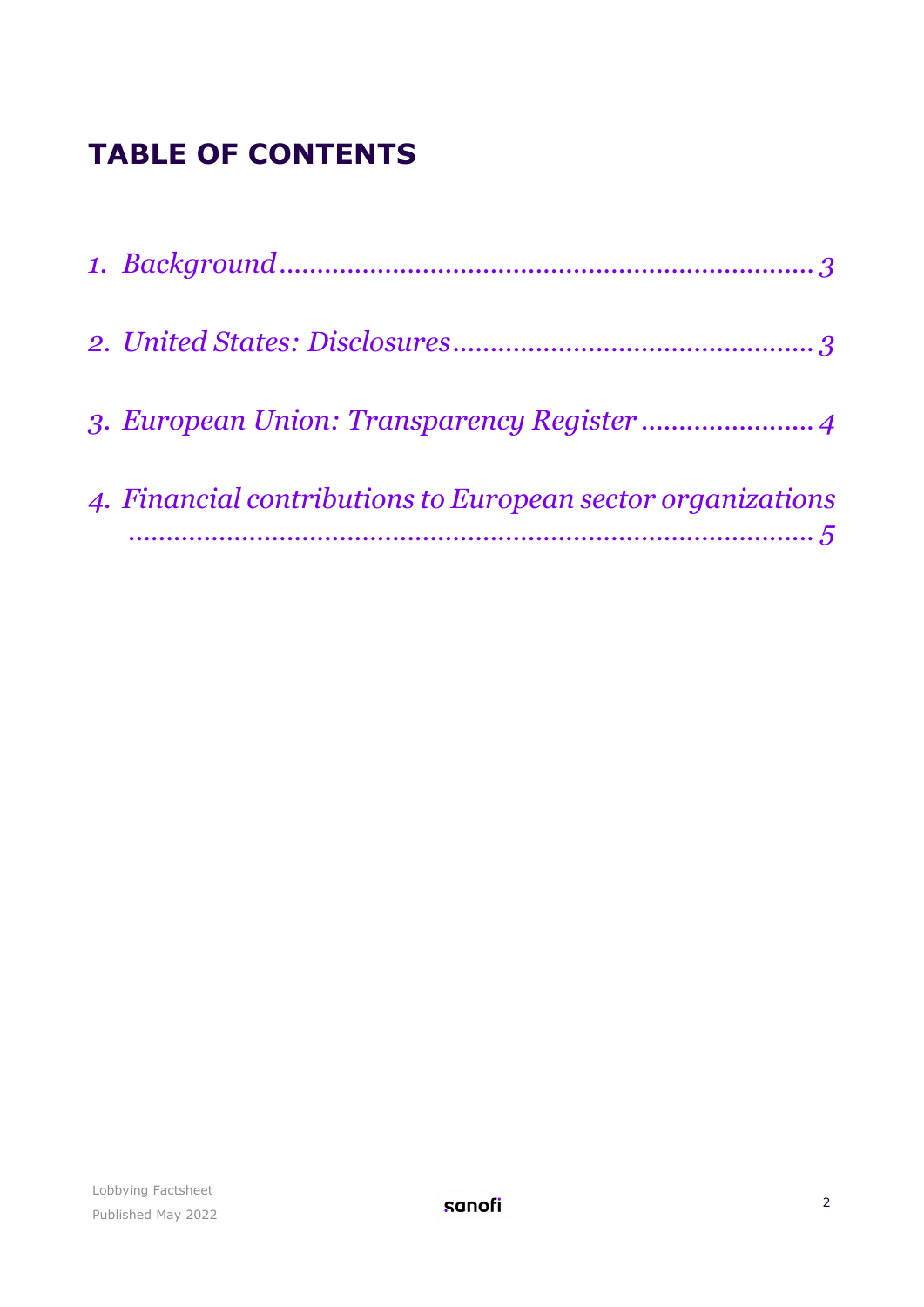## <span id="page-2-0"></span>*1. Background*

Lobbying practices can give rise to controversy, and at times may challenge public trust. We wanted to go beyond compliance with international codes and standards governing this activity, and, in November 2013, Sanofi implemented its internal Global Policy on lobbying, which was updated in February 2018. Accordingly, only authorized Sanofi employees and hired consultant lobbyists may engage in discussions on Sanofi's behalf concerning legislation and rulemaking activity without prior, expressed, and written Sanofi approval.

Per Sanofi Lobbying Policy, all Sanofi authorized employees and consultant lobbyists must ensure that:

- they remain compliant with all applicable laws and regulations;
- lobbying must be done with the purpose of advancing Sanofi's interests;  $\bullet$
- $\bullet$ they remain honest and transparent concerning whom, and for what, they are lobbying;
- $\bullet$ provision of gifts, entertainment, or hospitality must be made in strict compliance with applicable anticorruption laws and regulations, Sanofi policies, and regulations and other regulations and codes (e.g. internal policies of the lawmaker); and
- any contract with a consultant lobbyist must include a detailed quotation of services, anti-bribery provisions, audit rights of Sanofi, and the consultant lobbyist's commitment to comply with local regulations.

The Organization for Economic Co-operation and Development (OECD) Principles for Transparency and Integrity in Lobbying were also used as a reference in developing our responsible Lobbying policy. The policy stipulates that Sanofi must perform lobbying with the highest ethical standards and commitment to the patient. In addition to compliance with Sanofi's Code of Ethics, and with the applicable lobbying and advocacy laws and regulations where Sanofi does business, the key principles of the policy include (but are not limited to): the quality of information circulated by Sanofi; support for initiatives that aim to increase transparency in public and business life; and only personnel who are registered lobbyists or have prior approval from Sanofi management can engage in lobbying on behalf of Sanofi.

*For more information, see:*

- *Sanofi's Code of Ethics in our [Document Center](https://www.sanofi.com/en/our-responsibility/documents-center)*
- *[The OECD's ten principles](http://www.oecd.org/gov/ethics/oecdprinciplesfortransparencyandintegrityinlobbying.htm)*

### <span id="page-2-1"></span>*2. United States: Disclosures*

**2021 Sanofi US Lobbying Expenditures: \$4,580,000 2020 Sanofi US Lobbying Expenditures: \$4,610,000 2019 Sanofi US Lobbying Expenditures: \$5,117,000 2018 Sanofi US Lobbying Expenditures: \$4,680,000 2017 Sanofi US Lobbying Expenditures: \$4,500,000 2016 Sanofi US Lobbying Expenditures: \$3,749,000**

In compliance with the U.S. federal law, Sanofi discloses all expenditures related to federal lobbying on a quarterly basis. To access Sanofi's lobbying reports, please reference the following [database.](https://disclosurespreview.house.gov/?index=%22lobbying-disclosures%22&size=10&sort=%5b%7b%22_score%22:true%7d,%7b%22field%22:%22registrant.name%22,%22order%22:%22asc%22%7d%5d)

**2021 Sanofi Memberships: \$24,758,902 2020 Sanofi Memberships: \$30,820,601 2019 Sanofi Memberships: \$25,728,497**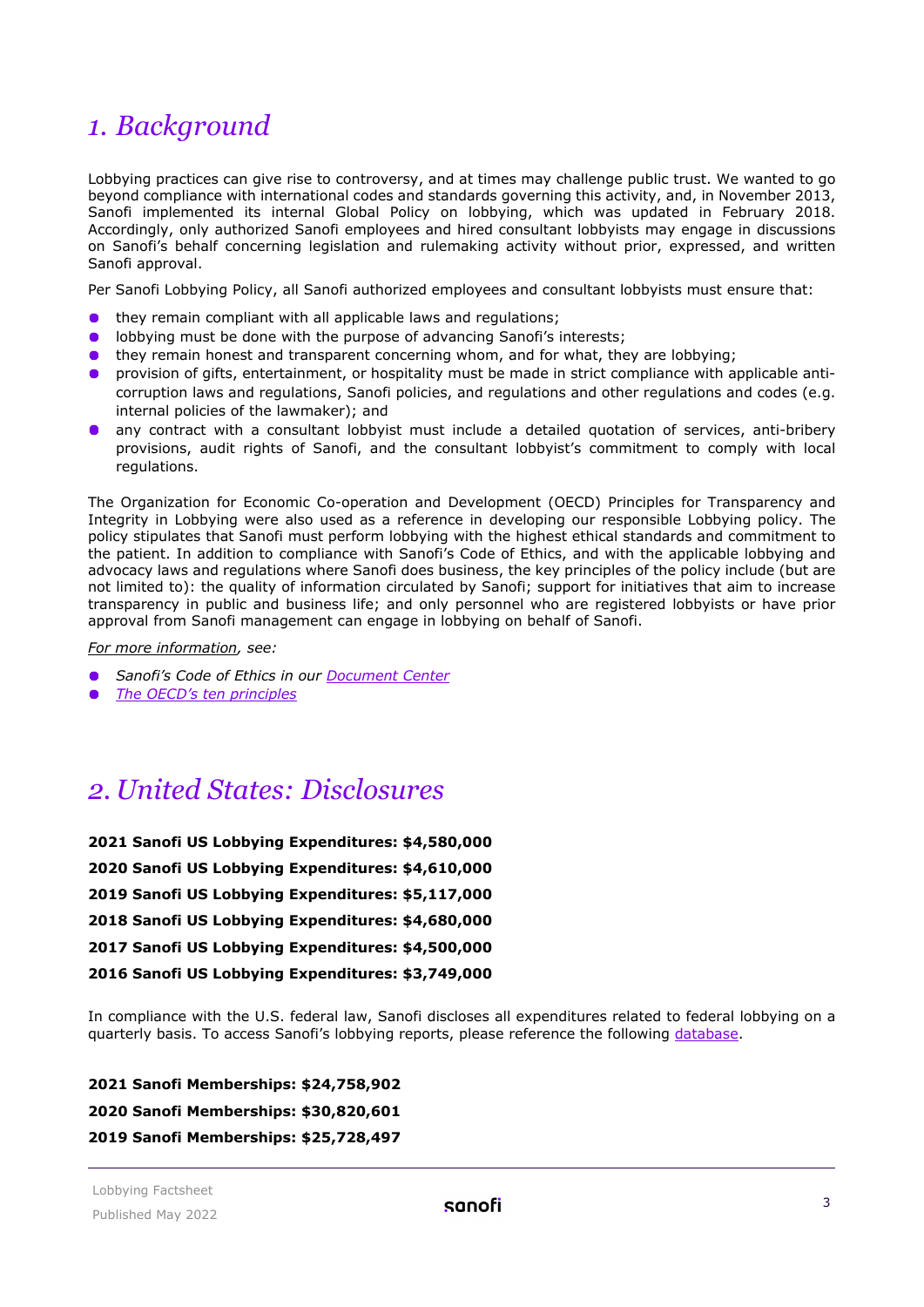#### **2018 Sanofi Memberships: \$27,829,879**

#### **2017 Sanofi Memberships: \$29,156,497**

#### **2016 Sanofi Memberships: \$27,048,969**

Sanofi retains membership in over 50 external groups representing various stakeholders in the healthcare sector and economy at large. These organizations include trade associations (representing both pharmaceutical manufacturers and manufacturers at large, respectively), think tanks, and local business groups. Many of the trade associations lobby on behalf of Sanofi.

**2021 Corporate Political Contributions: \$10,000**

**2020 Corporate Political Contributions: \$99,933**

**2019 Corporate Political Contributions: \$116,250**

**2018 Corporate Political Contributions: \$76,700**

**2017 Corporate Political Contributions: \$674,100**

**2016 Corporate Political Contributions: \$41,200**

A Sanofi corporate contribution consists of finances directly from the Company. In the political arena, these contributions help foster dialogue with individual candidates seeking to champion our issues and groups of elected officials who understand our unique role in the healthcare sector. At the federal level, and in some states, corporate contributions are prohibited.

**2021 Sanofi US PAC Spend: \$254,625**

**2020 Sanofi US PAC Spend: \$368,000**

**2019 Sanofi US PAC Spend: \$449,300**

**2018 Sanofi US PAC Spend: \$512,350**

**2017 Sanofi US PAC Spend: \$756,500**

**2016 Sanofi US PAC Spend: \$692,400**([1](#page-3-1))

The Sanofi US Employee's Political Action Committee (Sanofi US PAC) is a voluntary group of Sanofi employees with the mission to increase Sanofi's voice in the political arena. Sanofi US PAC supports federal and state candidates, on a nonpartisan basis, who champion Sanofi and its diverse portfolio. Additionally, Sanofi US PAC seeks to educate candidates not fully aware of Sanofi's portfolio but seeking to learn and subsequently champion our issues. Sanofi US PAC is governed by the PAC Board of Directors, a group of Sanofi employees covering a broad range of company functions and responsibilities. The Board decides which candidates to support, after incorporating important factors: positions on core industry issues and prevalence of Sanofi US employees or facilities in the state or district at hand. *For more information*, see [Sanofi's federal contributions disclosures.](https://disclosurespreview.house.gov/?index=%22lobbying-contributions%22&size=10&matches=%5b%7b%22query%22:%22Sanofi%22,%22fields%22:%5b%22pacs.name%22%5d%7d%5d&filters=%7b%22reportYear%22:%5b%222019%22%5d%7d&sort=%5b%7b%22_score%22:true%7d,%7b%22field%22:%22organizationName%22,%22order%22:%22asc%22%7d%5d)

### <span id="page-3-0"></span>*3. European Union: Transparency Register*

In 2009, Sanofi joined the European Union's Transparency Register, which provides European citizens with direct access to information about which organizations are engaged in activities aimed at influencing the European Union's decision-making process, as well as the resources invested in these activities.

Registrants are required to provide information about their lobbying and advocacy activities and sign the Transparency Register Code of Conduct.

<span id="page-3-1"></span><sup>1</sup> Total includes Sanofi Pasteur and Genzyme PACs. These PACs were merged with Sanofi US Employees' PAC by the end of 2016.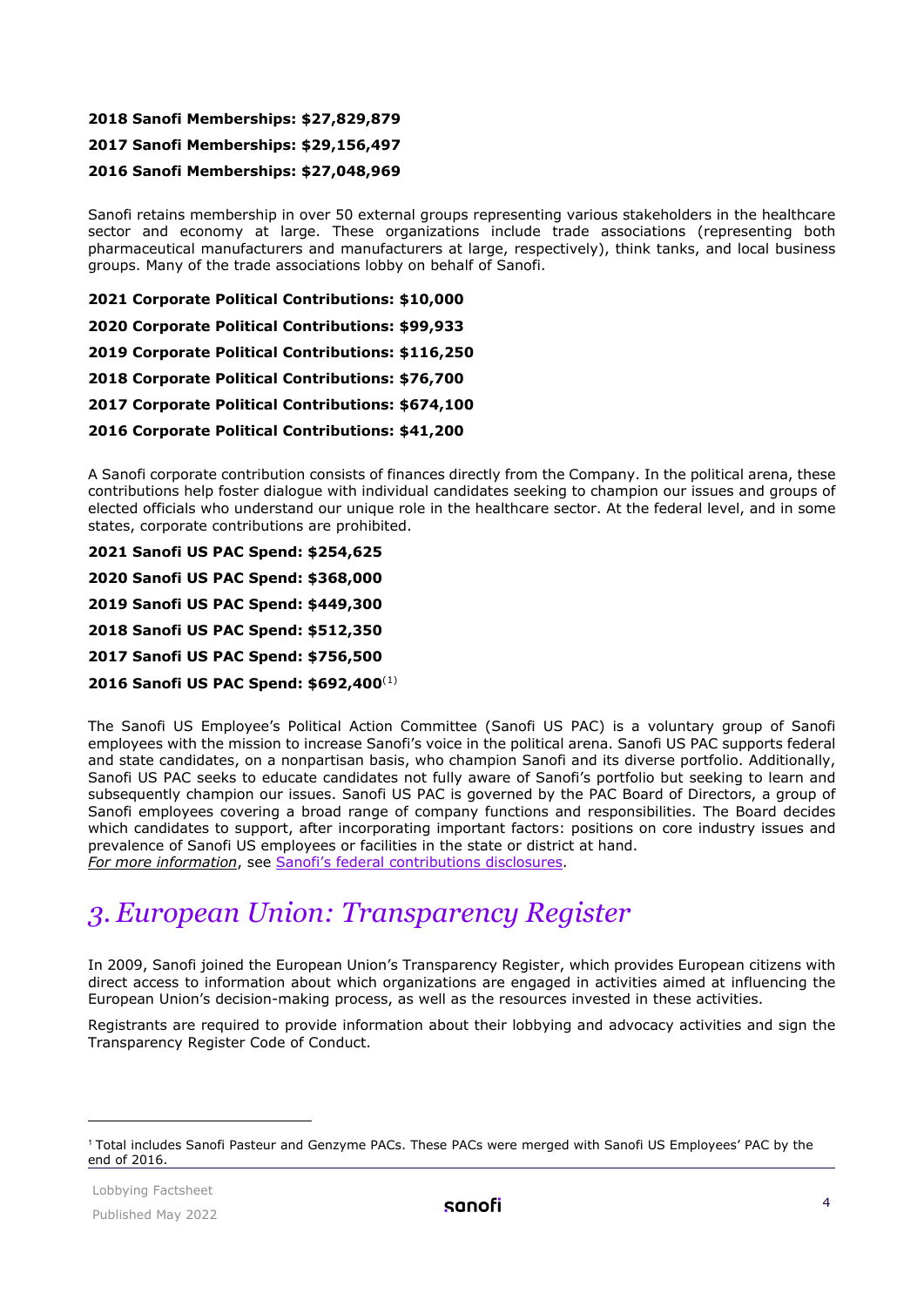Estimate of the Sanofi annual costs related to activities covered by the register for:

- the financial year 2021: €1,000,000 €1,249,999;  $\bullet$
- the financial year 2020: €1,000,000 €1,249,999;
- the financial year 2019: €1,000,000 €1,249,999;
- the financial year 2018: €1,000,000 €1,249,999;
- the financial year 2017: €1,000,000 €1,249,999;
- **●** the financial year 2016: €700,000-799,000, Genzyme: €400,000-500,000.

*For more information, visit the [Transparency Register.](http://europa.eu/transparency-register/index_en.htm)*

## <span id="page-4-0"></span>*4. Financial contributions to European sector organizations*

Below is a list of main industry specific trade associations that Sanofi adheres and/or contributes to in Europe:

- **The European Federation of Pharmaceutical Industries and Associations (EFPIA):** gathers 36 European national pharmaceutical industry associations as well as 39 leading companies undertaking research, development and the manufacture in Europe of medicinal products for human use;
- **Vaccines Europe:** a specialized vaccines group within the European Federation of Pharmaceutical Industries and Associations (EFPIA);
- **EUCOPE:** European Confederation of Pharmaceutical Entrepreneurs;
- **AESGP:** Association of the European Self-Care Industry:
- **EuropaBio:** European Association for Bio-industries;
- **Les entreprises du médicament (LEEM):** French Pharmaceutical Companies Association;
- **ABPI:** The Association of the British Pharmaceutical Industry;
- **Verband Forschender Arzneimittelhersteller (Vfa)** German Association of Research-Based Pharmaceutical Companies;
- **Farmaindustria:** National Trade Association of the Spanish based pharmaceutical industry; and
- **Farmindustria:** National Trade Association of the Italian based pharmaceutical industry.

In line with our commitment to transparency, Sanofi publishes the following information about our financial contributions (all contributions and expenditure are rounded to the nearest 10,000 EUR, USD) to the industry specific trade associations.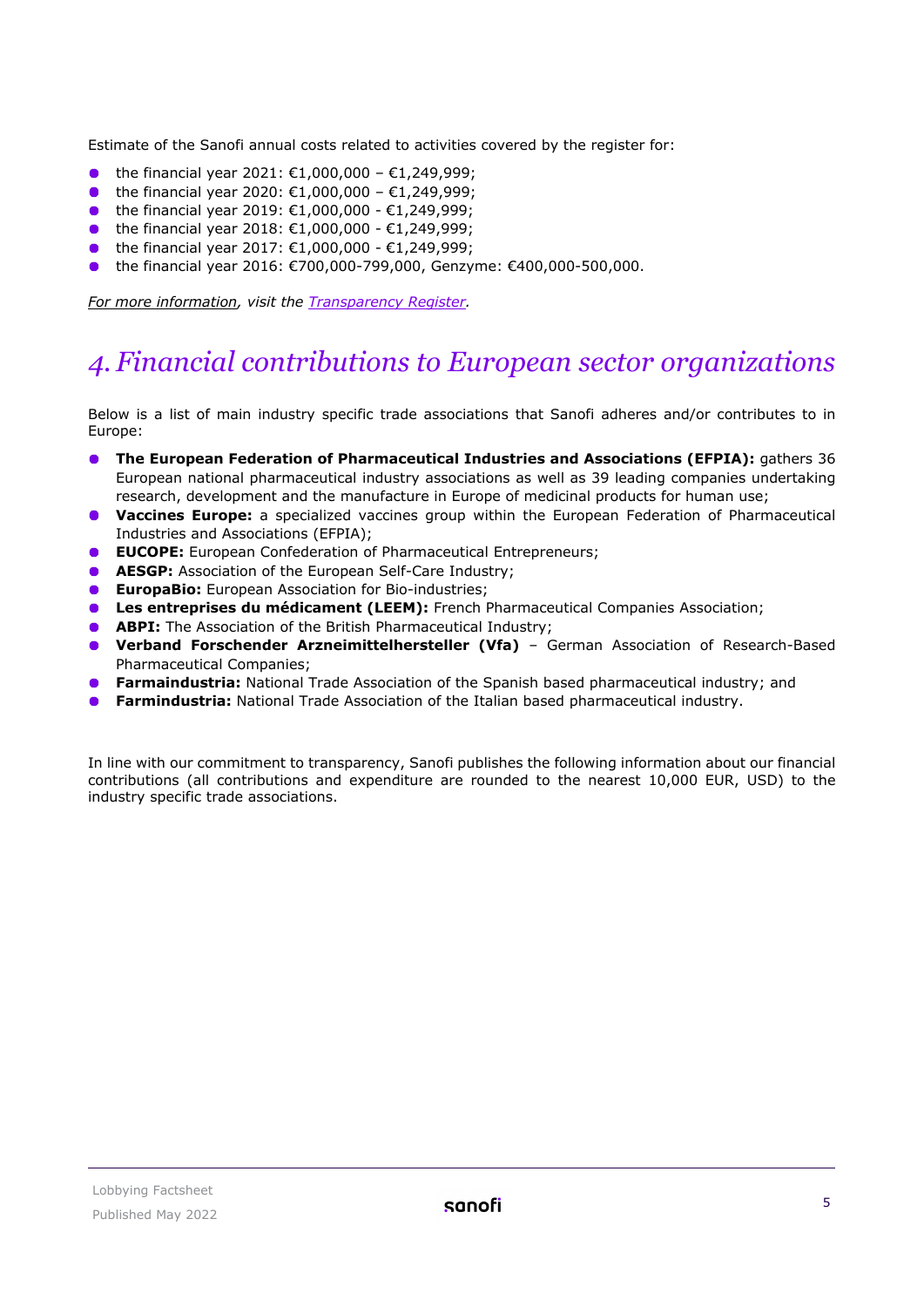| <b>Organization</b>                    | <b>Company</b><br>contribution in<br>2016 | <b>Company</b><br>contribution<br>in 2017* | <b>Company</b><br>contribution<br>in 2018 | <b>Company</b><br>contribution<br>in 2019 | <b>Company</b><br><b>Contribution</b><br>in 2020 | <b>Company</b><br><b>Contribution</b><br>2021               |  |  |  |  |
|----------------------------------------|-------------------------------------------|--------------------------------------------|-------------------------------------------|-------------------------------------------|--------------------------------------------------|-------------------------------------------------------------|--|--|--|--|
| <b>European Organizations</b>          |                                           |                                            |                                           |                                           |                                                  |                                                             |  |  |  |  |
| EFPIA**                                | Sanofi: €620,000<br>Genzyme:<br>€202,000  | Sanofi:<br>€582,000                        | Sanofi:<br>€619,000                       | Sanofi:<br>€784,560                       | Sanofi:<br>€881,122                              | Sanofi:<br>€877,674                                         |  |  |  |  |
| EFPIA /<br><b>Vaccines</b><br>Europe** | Sanofi Pasteur:<br>€133,000               | Sanofi:<br>€133,000                        | Sanofi:<br>€133,000                       | Sanofi:<br>€132,925                       | Sanofi<br>€149,000                               | Sanofi:<br>€166.741                                         |  |  |  |  |
| <b>EUCOPE</b>                          |                                           |                                            |                                           |                                           |                                                  | Sanofi:<br>€33,000                                          |  |  |  |  |
| <b>AESGP</b>                           | Sanofi: €60,000                           | Sanofi:<br>€60,000                         | Sanofi:<br>€60,000                        | Sanofi:<br>€70,000                        | Sanofi:<br>€70,000                               | Sanofi:<br>€80,000                                          |  |  |  |  |
| <b>EuropaBio</b>                       | Genzyme:<br>€60,000                       | Sanofi:<br>€100,000                        | Sanofi:<br>€103,000                       | Sanofi:<br>€104,599                       | Sanofi:<br>€111,000                              | Sanofi:<br>€114,530€                                        |  |  |  |  |
| <b>French organization</b>             |                                           |                                            |                                           |                                           |                                                  |                                                             |  |  |  |  |
| <b>LEEM</b>                            | €2,150,000                                | €2,150,000                                 | €2,150,000                                | €2,150,000                                | €2,150,000                                       | €2,150,000                                                  |  |  |  |  |
| <b>German Organization</b>             |                                           |                                            |                                           |                                           |                                                  |                                                             |  |  |  |  |
| <b>Vfa</b>                             | €997,000                                  | €939,000                                   |                                           |                                           |                                                  | €975,000 €1,190,000 €1,165,000 €1,222,843.38                |  |  |  |  |
| <b>UK Organization</b>                 |                                           |                                            |                                           |                                           |                                                  |                                                             |  |  |  |  |
| <b>ABPI</b>                            | £952,800.10                               |                                            |                                           |                                           |                                                  | £900,776.97 £987,030.35 £949,515.29 £963,345.08 £706,450.94 |  |  |  |  |
| <b>Italian Organization</b>            |                                           |                                            |                                           |                                           |                                                  |                                                             |  |  |  |  |
| <b>Farmindustria</b>                   | €538,301                                  | €526,306                                   | €539,212                                  | €480,439                                  | €507,521                                         | €461.115                                                    |  |  |  |  |